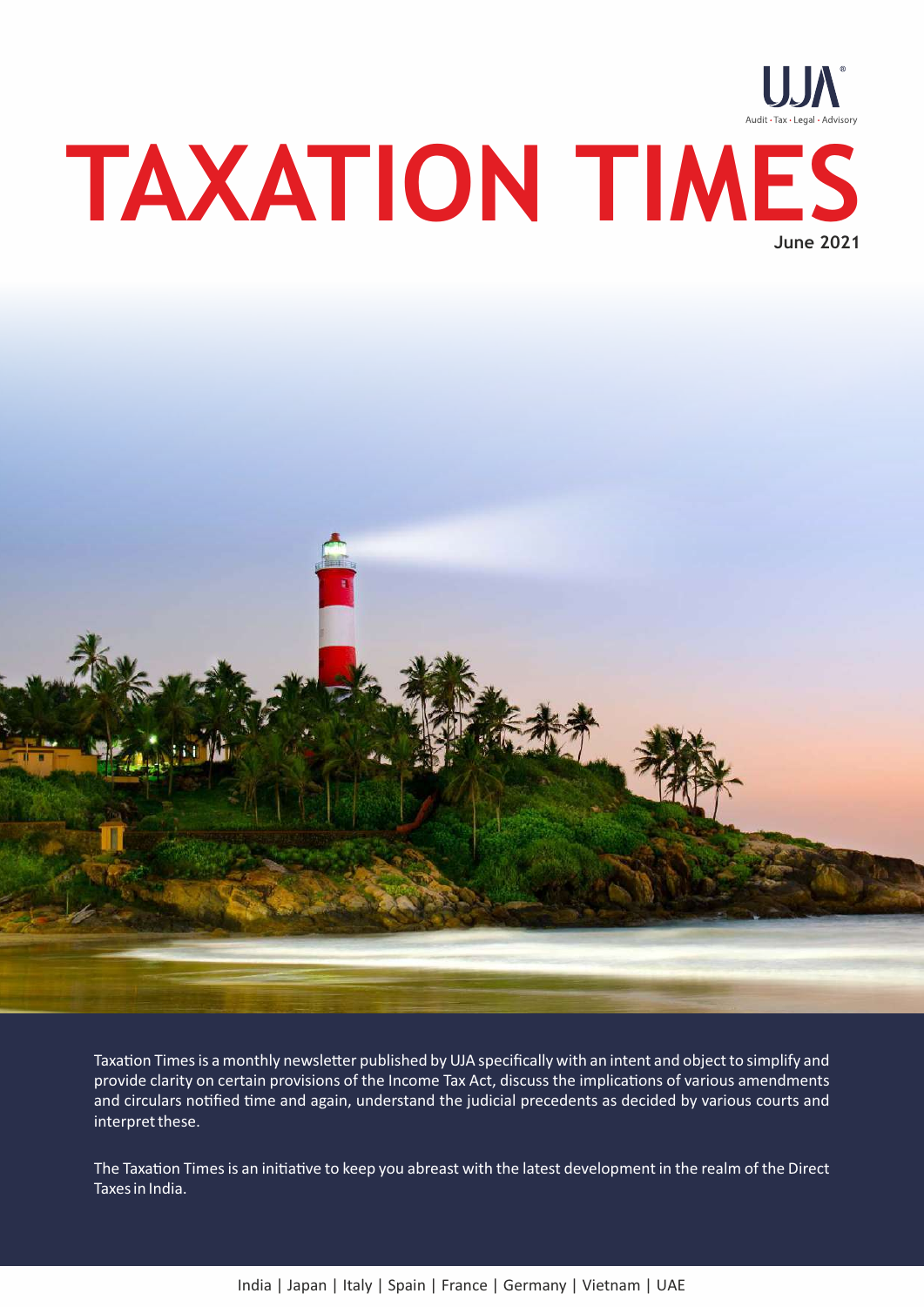## **Contents**

| $\triangleright$   | <b>Introduction</b>                                | 02 |
|--------------------|----------------------------------------------------|----|
| $\triangleright$   | <b>Article</b>                                     | 03 |
| $\triangleright$   | <b>Case Laws</b>                                   | 07 |
|                    | $\angle$ Tax in the News                           | 10 |
| $\mathbf{p}$       | <b>Circulars, Notification &amp; Press Release</b> | 11 |
| $\mathbf{S}^{\pm}$ | <b>Tax Compliance Calendar</b>                     | 12 |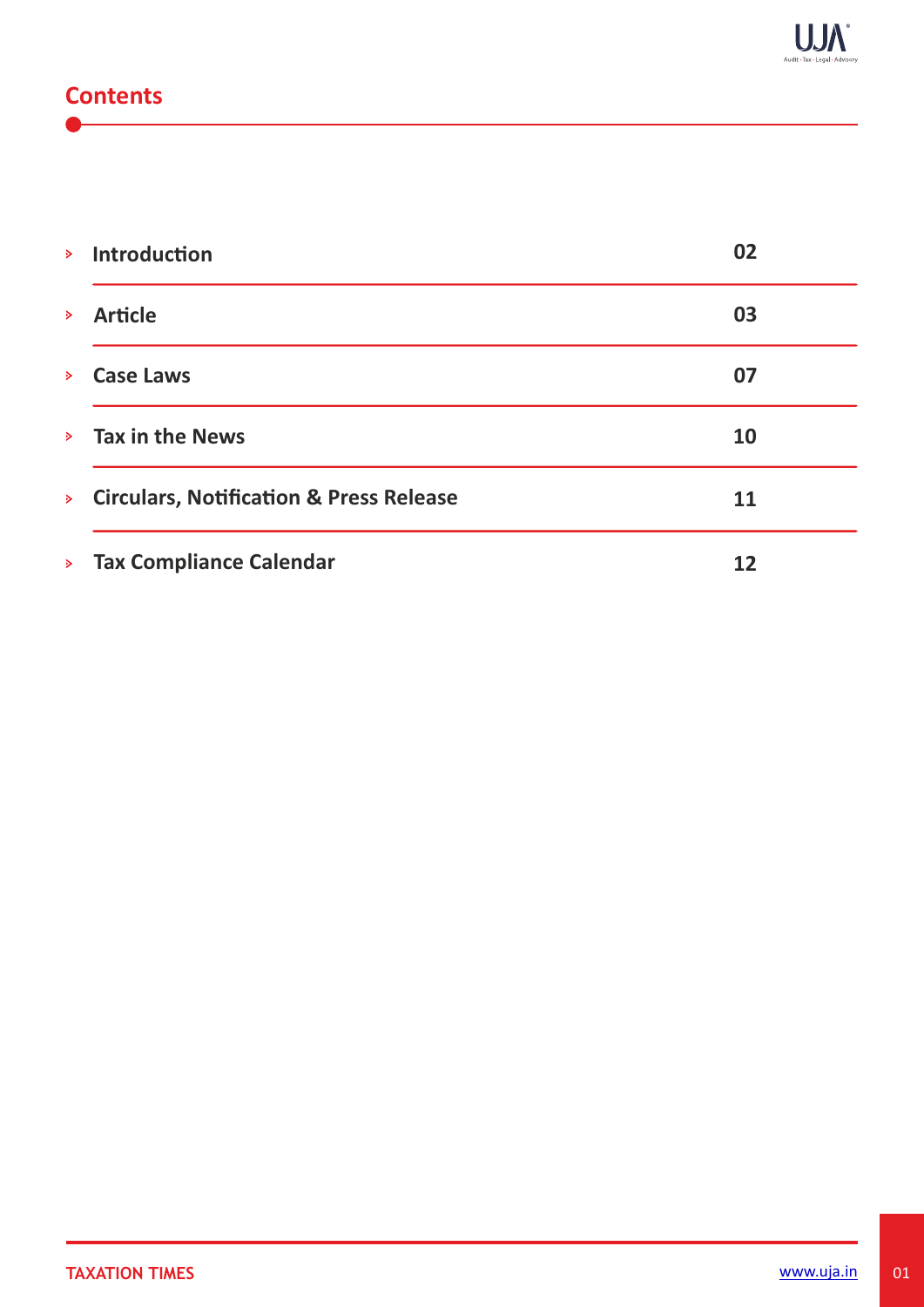



The G7 tax agreement which proposes a 15% global minimum tax rate on multinational companies such as Google, Facebook, Apple & Amazon has been in news since the last few weeks. This move could help raise hundreds of billions of dollars to help government cope with the aftermath of COVID-19. This historic reform is fit for the global digital age and companies will now have to make taxes in the countries where they make sales.

The G-20 countries which are scheduled to meet in July 2021, are expected to deliberate, intensively debate and negotiate upon the G7 tax proposals. Every nation will have to critically evaluate these proposals, understand it's impact on the exchequer before unanimously consenting to these proposals.

Convincing all the countries and expecting a unanimous consent to the tax proposals put forth by the G7 countries seems to be quite challenging and a herculean task. Possibly, this deal may take years to negotiate and conclude.

Back to India, the Budget 2021 introduced two new sections effective  $1<sup>st</sup>$  July 2021 – s. 194Q and s. 206AB. These sections aim to widen the tax base and would increase the compliance burden on taxpayers. The government is taking all the initiatives and necessary steps to ensure transparency in the taxation system in India.

Coming to this months Taxation Times, we've included :

- A detailed analysis of s. 194Q vis-à-vis conflicting provisions of s. 206C(1H) and a brief about 'Significant Economic  $\triangleright$ Presence' (SEP) and it's possible impact;
- Case laws from the High Courts & Tribunals  $\triangleright$
- Tax News from around the world.  $\mathbf{S}$
- Circulars & Notifications for the month of June 2021  $\mathbf{b}$
- Upcoming compliances for July 2021  $\mathbf{S}$

We hope that you find this edition of the Taxation Times useful. Incase you have any feedback or need us to include any information to make this issue more informative, please feel free to write to us at info@uja.in

Happy Reading!

Best Regards, UJA Tax Team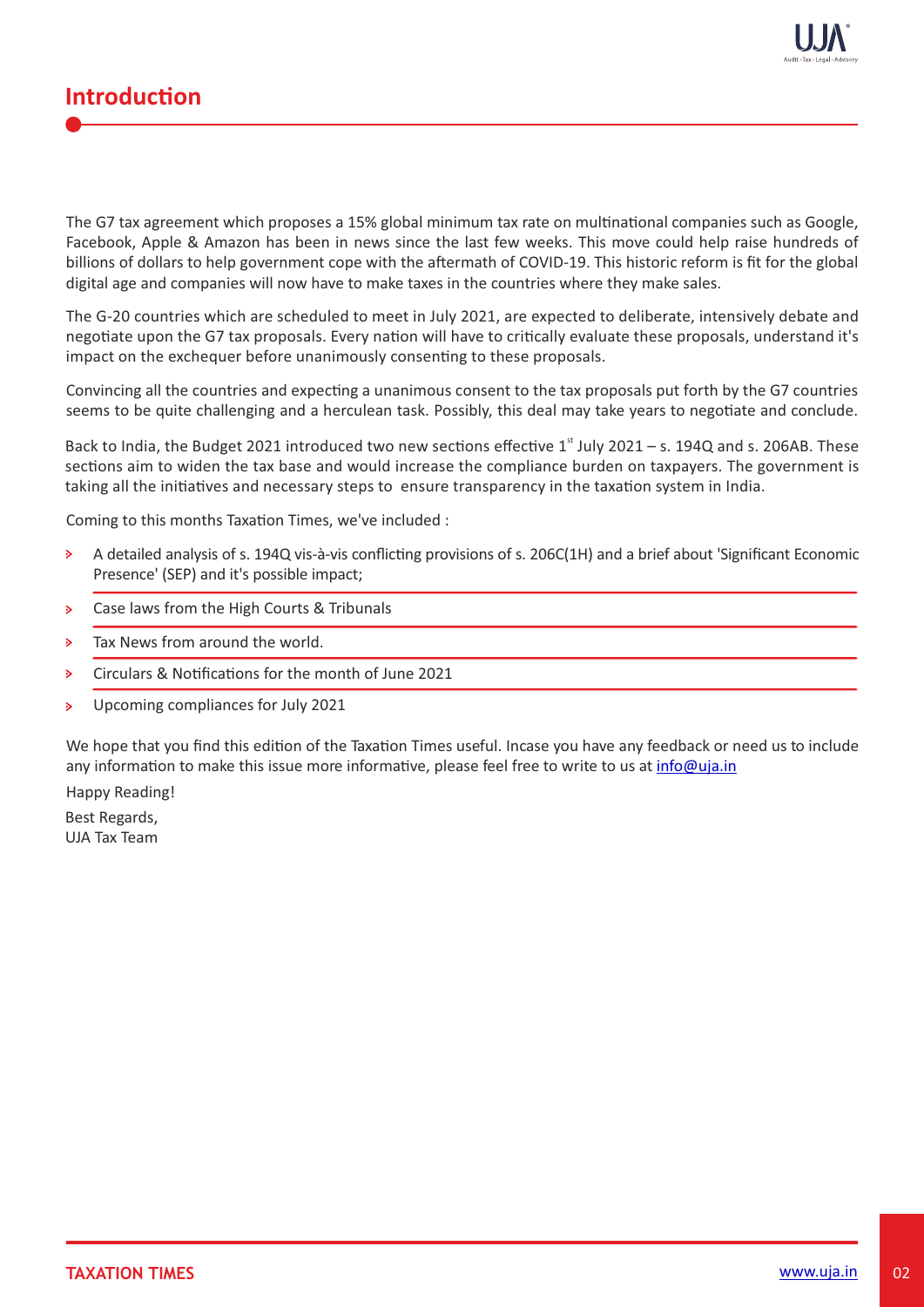

# Analysis of Section 194Q - Deduction of TDS on Purchases

Finance Act 2020 had introduced s. 206C(1H) by virtue of which tax is required to be collected at source by a seller. This section was made applicable w.e.f  $1<sup>st</sup>$  October 2020.

 Subsequently, with an intent to further widen the tax base, the Finance Act 2021 has introduced new section 194Q effective  $1<sup>st</sup>$  July 2021.

#### Provisions of s. 194Q:

- s. 194Q is applicable to those buyers, *whose total* **1.** *sales, gross receipts or turnover* from the business carried on by him *exceed INR 10 crores in the financial year ('FY') immediately preceding the financial year* in which the purchase of goods is made.
- Tax is to be deducted at source on purchase of **2.** goods from a seller who is a *resident* in India. The rate of tax is *0.1% of such sum exceeding INR 50 lacs in the financial year*.
- If the seller *does not have a PAN*, tax at a *higher* **3.** *rate of 5%* is required to be deducted.
- 4. Liability to deduct tax arises at the time of *credit or payment whichever is earlier* and would include any sum credited to *any account*, whether called by the name *'suspense account'* or any other name.
- s. 194Q is applicable only incase of purchase of **5.** *goods.* Therefore, the limit of INR 50 lacs for a FY needs to be considered only with regard to purchase of goods.
- 6. s. 194Q does *not apply* to a transaction where:
	- a. tax is deductible under any of the provisions of this Act; and
	- **b**, tax is collectible under the provisions of s. 206C other than a transaction to which s. 206C (1H) applies.

| <b>Seller</b> | <b>Purchases made</b><br>before 1 <sup>st</sup> July 2021 | <b>Purchases made</b><br>after 1st July 2021 | <b>Amount on which</b><br>s. 194Q shall apply |
|---------------|-----------------------------------------------------------|----------------------------------------------|-----------------------------------------------|
| A             | INR 50 lacs                                               | INR 20 Lacs                                  | INR 20 lacs                                   |
| B             | INR 20 lacs                                               | INR 50 lacs                                  | INR 20 lacs                                   |
| $\Gamma$      | INR 30 lacs                                               |                                              |                                               |
| D             | INR 40 lacs                                               | INR 30 lacs                                  | INR 20 lacs                                   |
| Е             |                                                           | INR 45 lacs                                  |                                               |
|               | INR 70 lacs                                               |                                              |                                               |
| G             |                                                           | INR 70 lacs                                  | INR 20 lacs                                   |

### **Illustration on applicability of s. 194Q**

### **Interplay between 194Q and 206C(1H) of the Income Tax Act 1961**

With the introduction of s. 194Q, there are two sections which deal on the same transaction of sale/ purchase above INR 50 lacs from a party whose turnover, sales or gross receipts in the previous FY exceed INR 10 crores :

- a. TDS under s. 194Q : Deduction of TDS at 0.10% on purchases made in excess of INR 50 lacs;
- **b.** TDS under s. 206C(1H): Collection of TCS at 0.10% on sales made in excess of INR 50 lacs.

 In order eliminate the overlapping of the provisions of s. 194Q and s. 206C(1H), exclusions have been provided for in s. 194Q :

- $\blacktriangleright$ Tax is deductible under any of the provisions of this Act; and
- Tax is collectible under the provisions of s. 206C other than a transaction to which s. 206C(1H) applies.

**Thus, s. 194Q shall be applicable when - tax is deducble under any of the provisions of the Act and tax is collectable under provisions of s. 206C other than s. 206C(1H) i.e provisions under s. 194Q shall** continue to apply to those transactions to which **s. 206C(1H) is also applicable.**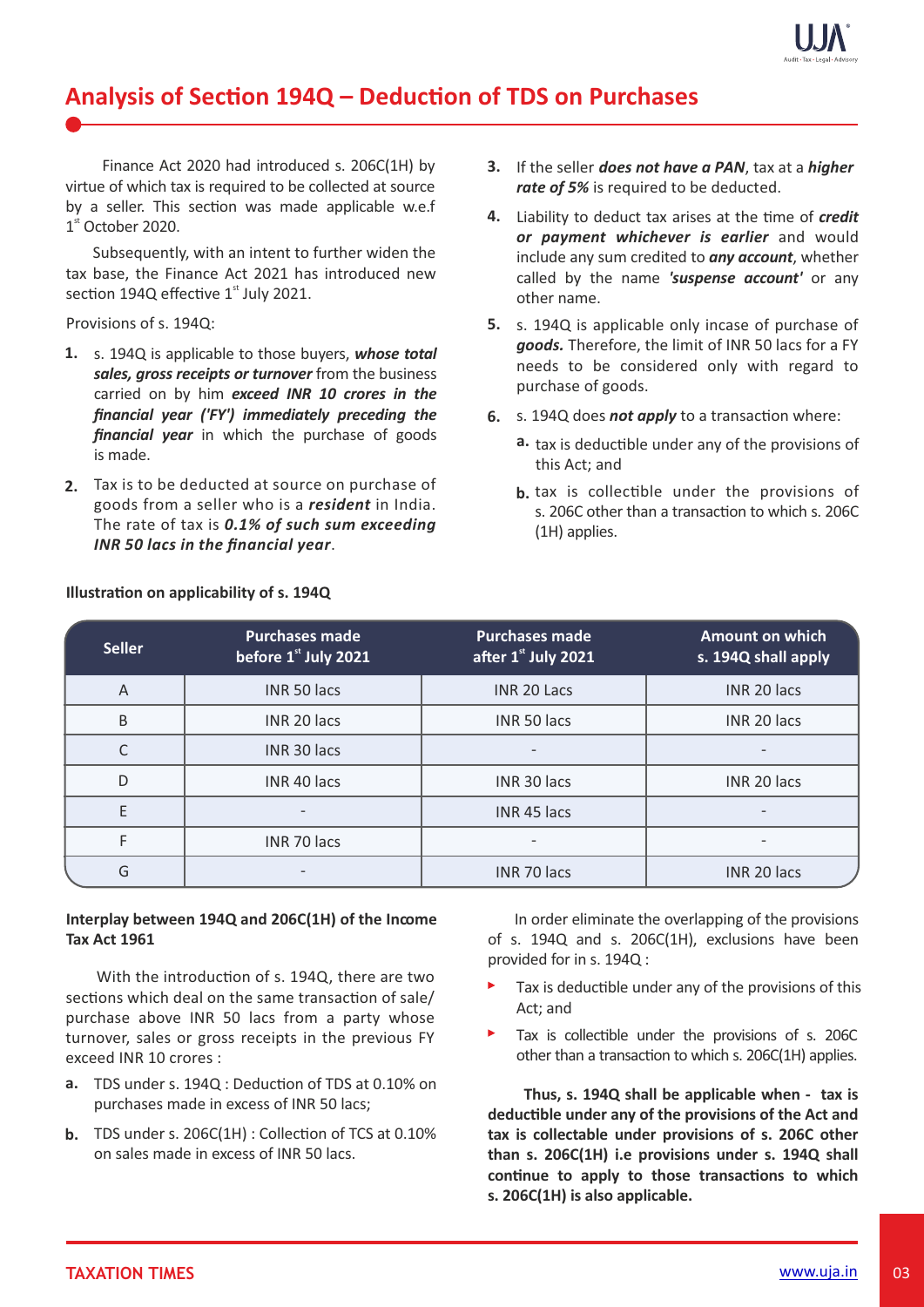However, here it is pertinent to draw attention to the second proviso of s. 206C(1H) which states as under :

"*Provided further that the provisions of this sub secon shall not apply, if the buyer is liable to deduct tax at source under any other provisions of this Act on the goods purchased by him from the seller and has deducted such amount".*

**Therefore, from the reading of the aforesaid proviso, it becomes explicitly clear that if provisions of s. 194Q become applicable, TCS is not required to** **be collected under s. 206C(1H). However, if the buyer is liable to deduct TDS under s. 194Q and fails to do so, in that case tax is required to be collected under s. 206C(1H).**

Here, it is also pertinent to note that if the **turnover of the seller exceeds INR 10 crores in the previous FY and the turnover of buyer does not exceed INR 10 cores in the previous FY (i.e the provisions of s, 194Q are not applicable to the buyer), the seller is responsible to collect taxes by virtue of s. 206C(1H).** 

| <b>Situation</b> | <b>Turnover of Seller</b><br>in previous FY | <b>Turnover of Buyer</b><br>in previous FY | <b>Which provision applicable?</b>                                                                                                              |
|------------------|---------------------------------------------|--------------------------------------------|-------------------------------------------------------------------------------------------------------------------------------------------------|
| Α                | <b>INR 50 crores</b>                        | <b>INR 9 crores</b>                        | 206C(1H)                                                                                                                                        |
| B                | <b>INR 9 crores</b>                         | INR 50 crores                              | 194Q                                                                                                                                            |
| C                | <b>INR 50 crores</b>                        | <b>INR 50 crores</b>                       | s. 194Q is applicable. However,<br>if buyer fails to deduct TDS<br>under s. 194Q, the seller is<br>required to collect tax<br>under s. 206C(1H) |

**Illustration on applicability of s. 194Q vis - a - vis 206C(1H)** 

### Comparative Analysis of s. 194Q and s. 206C(1H)

| <b>Particulars</b>              | 194Q                                                                                                  | 206C(1H)                                                                                               |
|---------------------------------|-------------------------------------------------------------------------------------------------------|--------------------------------------------------------------------------------------------------------|
| Purpose                         | Tax deducted                                                                                          | Tax collected                                                                                          |
| Applicable to                   | <b>Buyer of Goods</b>                                                                                 | Seller of Good                                                                                         |
| <b>Effective from</b>           | $1st$ July 2021                                                                                       | $1st$ October 2020                                                                                     |
| When applicable                 | When the turnover, sales or gross<br>receipts of the buyer exceed<br>INR 10 crores in the previous FY | When the turnover, sales or gross<br>receipts of the seller exceed<br>INR 10 crores in the previous FY |
| Threshold limit per FY          | INR 50 lacs                                                                                           | INR 50 lacs                                                                                            |
| Rate of TDS (PAN Available)     | 0.1%                                                                                                  | 0.1%                                                                                                   |
| Rate of TDS (PAN Not Available) | 5%                                                                                                    | 1%                                                                                                     |
| <b>Time of Applicability</b>    | Payment or credit, whichever<br>is earlier                                                            | At the time of receipt of<br>consideration (including receipt<br>of advance)                           |
| Date of Deposit                 | TDS to be deposited with<br>the government by the 7 <sup>th</sup> day<br>of the subsequent month      | TCS to be deposited with<br>the government by the $7th$ day<br>of the subsequent month                 |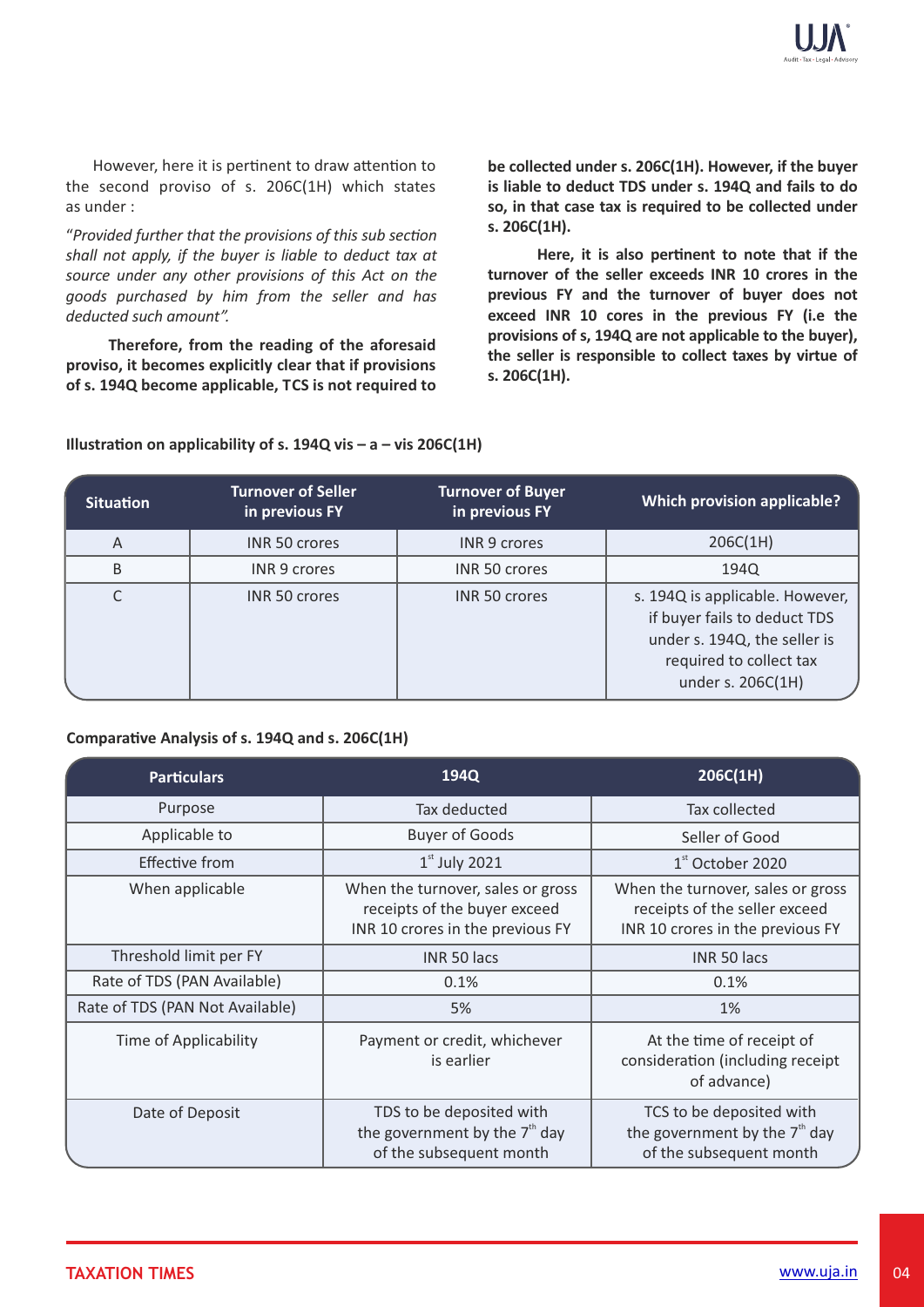#### **Points to Note:**

- **1.** TDS is required to be deducted at the rate of 0.1% incase under s. 194Q for purchases made in excess of INR 50 lacs if the seller has furnished his PAN. However, in the absence of PAN, TDS shall be deducted at a higher rate of 5%. However, here it is to be noted that s. 206AB has also been inserted w.e.f  $1<sup>st</sup>$  July 2021 vide Finance Act 2021. TDS rate of 0.1% are applicable only if provisions of s. 206AB are satisfied.
- S. 206AB of the Income Tax Act 1961 The Finance **2.** Act 2021 has introduced s. 206AB wherein a payer is required to deduct TDS at a higher rate, if the recipient has not filed his return of income for two assessment years prior to the year in which TDS is required to be deducted. Also, the time limit specified under s. 139(1) should be elapsed. TDS rate shall be higher of –
	- $\triangleright$  Twice the rate specified in the relevant provisions of the Income Tax Aact; or
	- $\blacktriangleright$  Twice the rates in force: or
	- $\blacktriangleright$  Rate of five percent.

Therefore, when the seller fails to furnish his return of income for two previous assessment years, buyer shall deduct TDS at rates specified under s. 206AB.

- A buyer is responsible to deduct tax under s. 194Q **3.** of the Income Tax Act 1961 only when the payments are made in respect of purchases made from a resident seller. If the seller is a non – resident, no obligation to deduct TDS arises.
- The Income Tax Act 1961 does define 'goods'. **4.** However, under the Sale of Goods Act, 1930 *goods are every kind of movable property including stocks & shares, crops, grass and other things* attached to land but excludes actionable claims *and money.*
- 5. TDS under s. 194Q is required to be deducted in respect of purchases made in respect of any kind of 'goods'. Accordingly, the buyer is required to deduct TDS in respect of purchases made of 'capital goods' as well.
- Currently, s. 194Q is applicable only incase sale of **6.** goods and services are presently out of it's ambit. Therefore, the threshold limit of INR 50 lacs for each financial year is to be considered only with reference to goods purchased.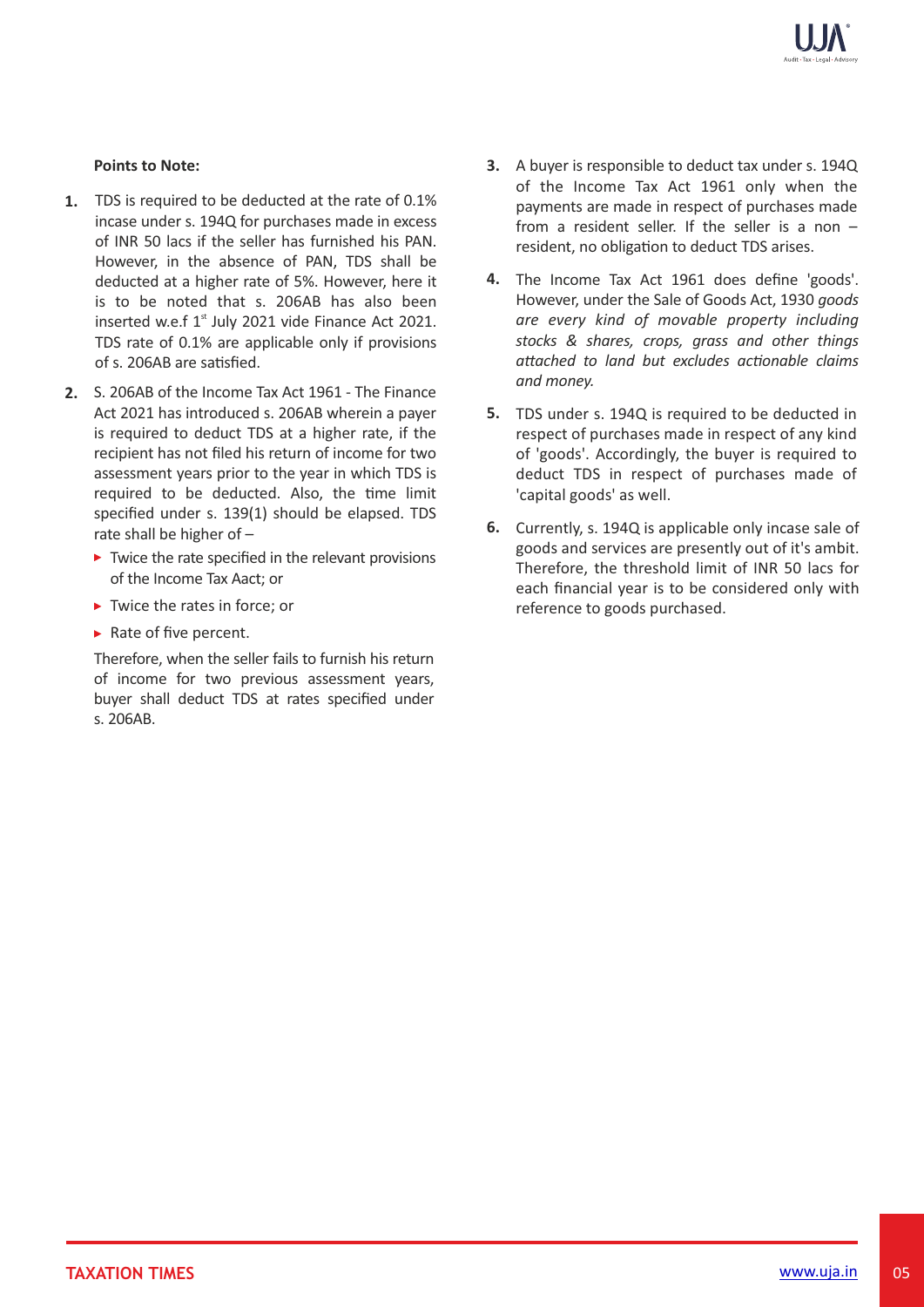

# **Significant Economic Presence : Widened Tax Scope for Non – Residents**

For a very long time, nexus based on physical presence was used to tax the income of non – residents. However, owing to advancement in communication & technology, new business models operating remotely through digital mediums have emerged. Under such business models, non – resident enterprises interact with customers located in different countries without any physical presence in that country which results in the avoidance of taxes in the source country. To address this challenge, the OECD under it's BEPS Action Plan 1 introduced the concept of Significant Economic Presence' (SEP) under which a non – resident would create taxability in that country in which he had sustained or continuous interaction with the aid of technology & other automated tools.

In line with this background, the Finance Act 2018 enlarged the scope "Business Connection" to include the concept of "Significant Economic Presence". However, since the threshold limits had not been specified, the concept of SEP had remained inoperative.

As per Explanation 2A to s.  $9(1)(i)$  SEP means:

- a. Revenue Linked : Transaction in respect of any goods, services, or property carried on by a non – resident with any person in India including provision of download of data or software in India, if the aggregate of payments arising from such transaction or transactions during the previous year exceeds the prescribed threshold limits as may be prescribed; or
- **b.** User Linked: Systematic and continuous soliciting of business activities or engaging in interaction with number of users in India as may be prescribed.

Income attributable to services referred to  $\infty$  (a) and (b) shall be deemed to accrue or arise in India.

SEP will arise irrespective of whether:

- **I.** The agreement for such transactions or activities is entered in India; or
- The non resident has a residence or place of **ii.**  business in India; or
- iii. The non resident renders services in India.

Income attributable to transactions referred to in clause (a) and (b) above also include income from the following:

- k. Advertisements which target a customer who resides in India or who accesses an advertisement through an internet protocol (IP) address located in India.
- ъ. Sale of data collected from a person who resides in India or who uses an IP address located in India.
- $\mathbf{E}^{\mathrm{eff}}$ Sale of goods or services using data collected from a person who resides in India or who uses an IP address located in India.

The CBDT vide notification dtd.  $3<sup>rd</sup>$  May 2021 has prescribed the threshold limits for non – residents to constitute SEP in India.

- Revenue Linked : Threshold limit of INR 2 million
- $\mathbf{E}^{\mathcal{A}}$ User - Linked : Threshold limit of 3,00,000 Indian users.

 These provisions become applicable from AY 2022 – 2023 (FY 2021 – 2022) onwards.

Though, the threshold limits have been notified, guidelines are awaited from the government in connection to practical aspects.

The concept of SEP is similar to the concept of Permanent Establishment (PE) which forms a part of Double Taxation Avoidance Agreements (DTAA). However, since SEP is governed by the provisions of the Indian Income Tax Laws, non – residents will have option to rely on the provisions of the DTAA if those are more beneficial. Thus, the concept of SEP will not hold relevant for most non – residents with whom India has signed DTAA's.

At the time of introduction of SEP in 2018, the government had stated that this proposed amendment will enable India to negotiate for inclusion of the new nexus rule in the form of 'significant economic presence' in DTAAs and had also clarified that unless the corresponding modifications to PE Rules are made in the DTAAs, cross border profits will continue to be taxed as per the prevailing treaty rules.

Apart from this, the interplay between the provisions of Equalization Levy (EL) and SEP also need to be accurately considered.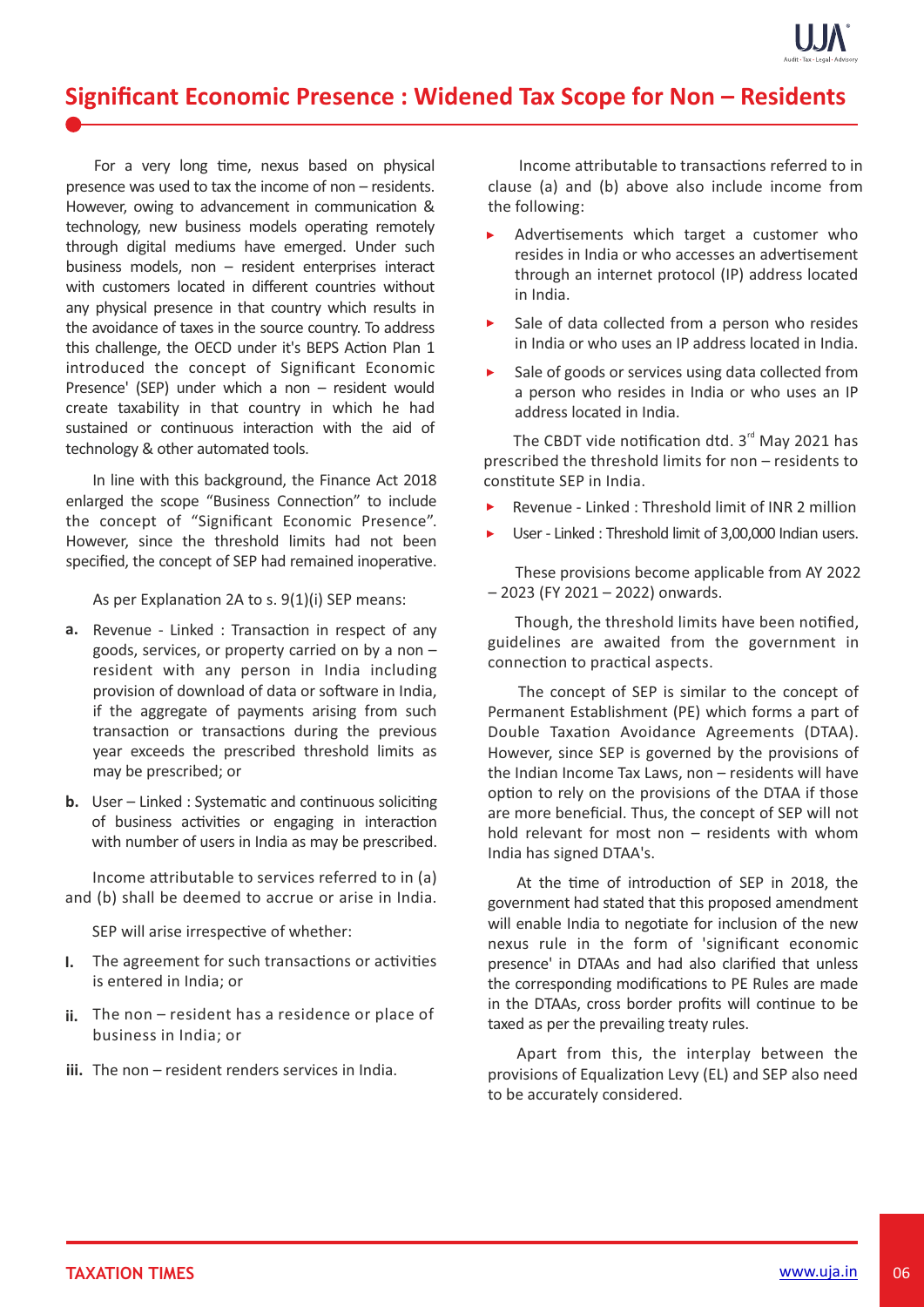## **Case Law**

Depreciation can be claimed on plant and machinery even when the asset is installed and ready to use but not put to use in business.

#### **Facts**

The taxpayer<sup>1</sup> is engaged in the business of manufacture of components, sub assembly for motors and tools etc. The taxpayers case was selected for scrutiny for AY 2013 – 2014  $&$  addition was made to the returned income disallowing expenses relatable to exempt income under s. 14A of the Income Tax Act 1961 ('ITA') and disallowance of depreciation claimed on plant and machinery on the ground that assets were not put to use in the business of the taxpayer for the relevant AY.

The taxpayer had various additions to plant and machinery and the same were installed before  $30<sup>th</sup>$ March 2013. The taxpayer has claimed depreciation as per the provisions of section 32 of the ITA and further, wherever assets were put to use for less than 182 days, the taxpayer has claimed half of actual depreciation allowable as per the ITA. The Ld. Assessing Officer ('AO') has disallowed depreciation claimed on plant and machinery on the ground that although plant and machinery was installed and commissioned before 30.03.2013, but the same has not been put to use in the business of the taxpayer. Therefore, claim of depreciation cannot be allowed unless the assets are put to use in the business of the taxpayer for the relevant assessment year. To come to said conclusion, the AO has relied upon production of finished goods furnished by the taxpayer and argued that in one day such a huge quantity of finished goods cannot be produced. He has also held that assets were not in fact, put to use in the business and hence rejected the depreciation claim on said plant and machinery.

The Hon'ble CIT(A) deleted the additions made by the Ld. AO. Aggrieved by the order of the Ld. CIT(A), the Revenue has preferred this appeal before the Hon'ble ITAT.

#### **Issue**

Can depreciation be claimed on plant and machinery which is installed and commissioned before the end of the AY but not put to use?

#### **Decision**

- 1. The Ld. CIT(A) relied on the decision of the Hon'ble Madras High Court in the case of Chennai Petroleum Corporation Ltd.<sup>2</sup> and the Hon'ble Bombay High Court in the case of Whittle Anderson Ltd<sup>3</sup>on the ground that where machinery is ready for use though actually not used, depreciation is admissible.
- 2. The Ld. Departmental Representative (DR) on behalf of the Revenue has submitted that the  $CIT(A)$  has erred in deleting the disallowance of depreciation though it was not established that plant & machinery have been put to use during the relevant previous year.
- 3. The Ld. Authorised Representative (AR) on behalf of the taxpayer submitted that the taxpayer had placed on record all evidences to prove that the plant and machinery was put to use in the business of the taxpayer and based on these evidences, the Ld.  $CIT(A)$  was correct in deleting the disallowance made by the Ld. AO. The taxpayer had placed on record plant and machinery installation report, as per which the plant and machinery was installed on 30.03.2013 and the same was put to use for production of finished goods. The taxpayer has also placed on record finished goods produced from the plant & machinery installed and commenced. Therefore, the AO merely on the basis of surmises and conjectures has concluded that although plant & machinery was installed, the same was not put to use.
- 4. The Hon'ble ITAT held that on the basis of the commissioning report of the plant & machinery placed on record, it is quite evident that the plant and machinery were acquired and installed before the end of the financial year. In fact, the taxpayer also submitted on record production details of finished goods from the newly installed plant & machinery. On the basis of the evidences placed on record, it is understood that the AO has erred in disallowing depreciation on plant & machinery on the assumption and surmises that in one day so many single units cannot be produced and the same is not based on any facts & figures. The ITAT has taken the view that depreciation claimed on plant & machinery which was installed and put to use in the business of the taxpayer cannot be denied. Further, suppose assuming that the asset has not been put to use but ready to use in the

DCIT V/s Agile Electric Sub Assembly (P) Ltd (2021) 127 taxmann.com *1* 541 (Chennai – Trib)

*CIT* v. *Chennai Petroleum Corpn. Ltd*. [2013] 37 taxmann.com 332/218 *2* Taxman 228/358 ITR 314 (Mad.)

*While Anderson Ltd*. v. *CIT* [1971] 79 ITR 613 (Bom.) *3*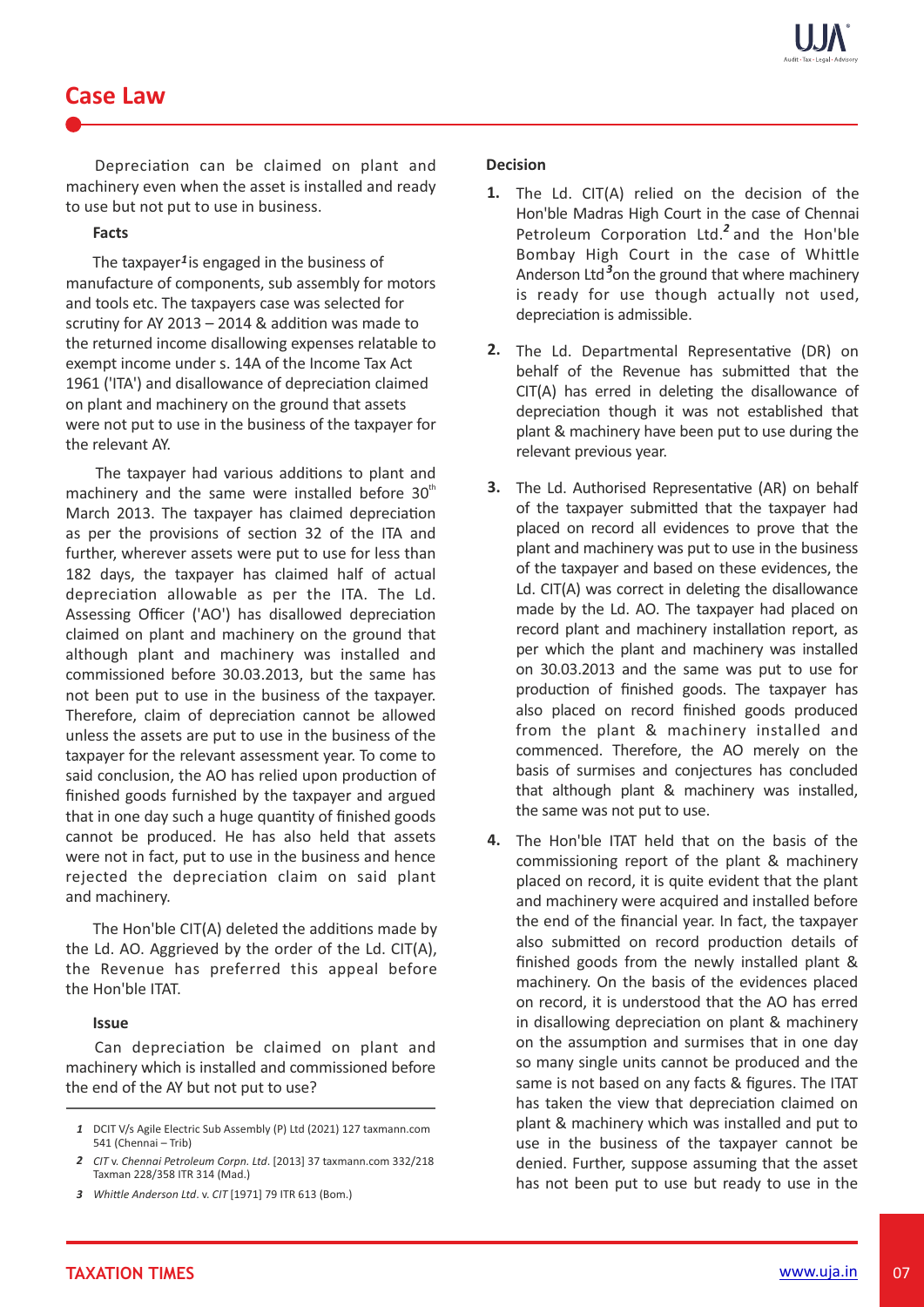business for the relevant assessment year, the claim of depreciation can be allowed. Therefore, the finings of the CIT(A) deleting the disallowance of depreciation made by the AO are upheld.

When the taxpayer had made a provision for warranty made on the basis of machine months, then such provision for warranty is on a scientific basis and method and impugned provision towards such warranty is to be allowed.

When the taxpayer had paid a market support fee and transition support fee for carrying on business efficiently, such expenditure is revenue in nature and to be allowed under s. 37(1) of the Income Tax Act 1961.

#### **Facts**

The taxpayer<sup>4</sup>, a wholly owned subsidiary of Lenevo Asia Specific Limited, Hong Kong is a company engaged in the business of manufacture, import, marketing, distribution and export of information technology systems. The taxpayer filed an original return of income for AY 2007 – 2008 and subsequently a revised return of income was filed. The case of the taxpayer was selected for scrutiny and the Ld. Assessing Officer (AO) disallowed a provision for warranty made by the taxpayer on the ground that the estimate with regard to provision for warranty has not been made on a reliable basis but on an adhoc basis & therefore it is a contingent and unascertained liability. The Ld. AO also held that market support fee and transition support fee incurred for smooth carrying of business is of enduring nature and hence the same is capital in nature and therefore needs to be disallowed.

The Ld. Commissioner of Appeals [CIT(A)] affirmed the order passed by the AO. Thereafter, the taxpayer approached the Income Tax Appellate Tribunal (ITAT) which allowed both the claims of the taxpayer.

#### **Issue**

Can the provision for warranty made by the **1.** taxpayer on the basis of machine hours be allowed as a deduction under s.  $37(1)$  of the Income Tax Act 1961 (ITA)?

**2.** Are the market support fees and transition support fee paid by the taxpayer in the nature of revenue expenditure or capital expenditure?

#### **Contentions by the Sr. Counsel for the taxpayer & revenue :**

- 1. The Hon'ble ITAT had allowed the claim of the taxpayer on account of provision for warranty placing reliance on the decision of the Hon'ble Supreme Court in the case of Rotork Controls India (P) Ltd<sup>5</sup> and the decision by the Tribunal in the case of the taxpayer for AY 2011 – 2012 holding that the provision for warranty is on a scienfic basis and hence allowed. The ITAT also held that market support fees and transition support fee is an expenditure under s. 37(1) of the ITA.
- 2. The Ld. Counsel for the revenue before the High Court stated that the AO and CIT(A) has rightly disallowed the provision made for warranty in excess of which was actually incurred by the taxpayer. The Hon'ble Tribunal has not appreciated the fact that the provision for warranty made by the taxpayer is excessive and irrational and data relied upon by the taxpayer was maintained by IBM which was not relevant in the Indian context. Also, the Hon'ble ITAT has erred in applying the decision of the Supreme Court in the case of Rotork Controls (P) Ltd to the present case. Further, the market support fee and transition support fee has been incurred with a view to acquire an enduring benefit for it's business and therefore such expenditure is capital in nature and hence should not be allowed under s. 37(1) of the ITA.
- 3. The Ld. Counsel for the taxpayer submitted that the Hon'ble ITAT being the last fact-finding authority has correctly recorded that provision for warranty made by the taxpayer is on a scientific basis and the pre-requisites laid down in Rotork Controls (P) Ltd have been fulfilled by the taxpayer.

Also, the marketing fee and support transaction fee which has been incurred for maintaining operating revenue is rightly treated as operating revenue. The nature & test of enduring benefit is not the sole criteria to determine the nature and character of an expenditure. It was also pointed out at the Tribunal has allowed the similar expenditure in the case of the taxpayer for AY  $2006 - 2007$ .

*PCIT, Bangalore V/s Lenevo India (P) Ltd [2021] 127 taxmann.com 4 487 (Karnataka)*

*<sup>5</sup> Rotork Controls India (P.) Ltd.* v. *CIT* [2009] 180 Taxman 422/314 ITR 62 (SC)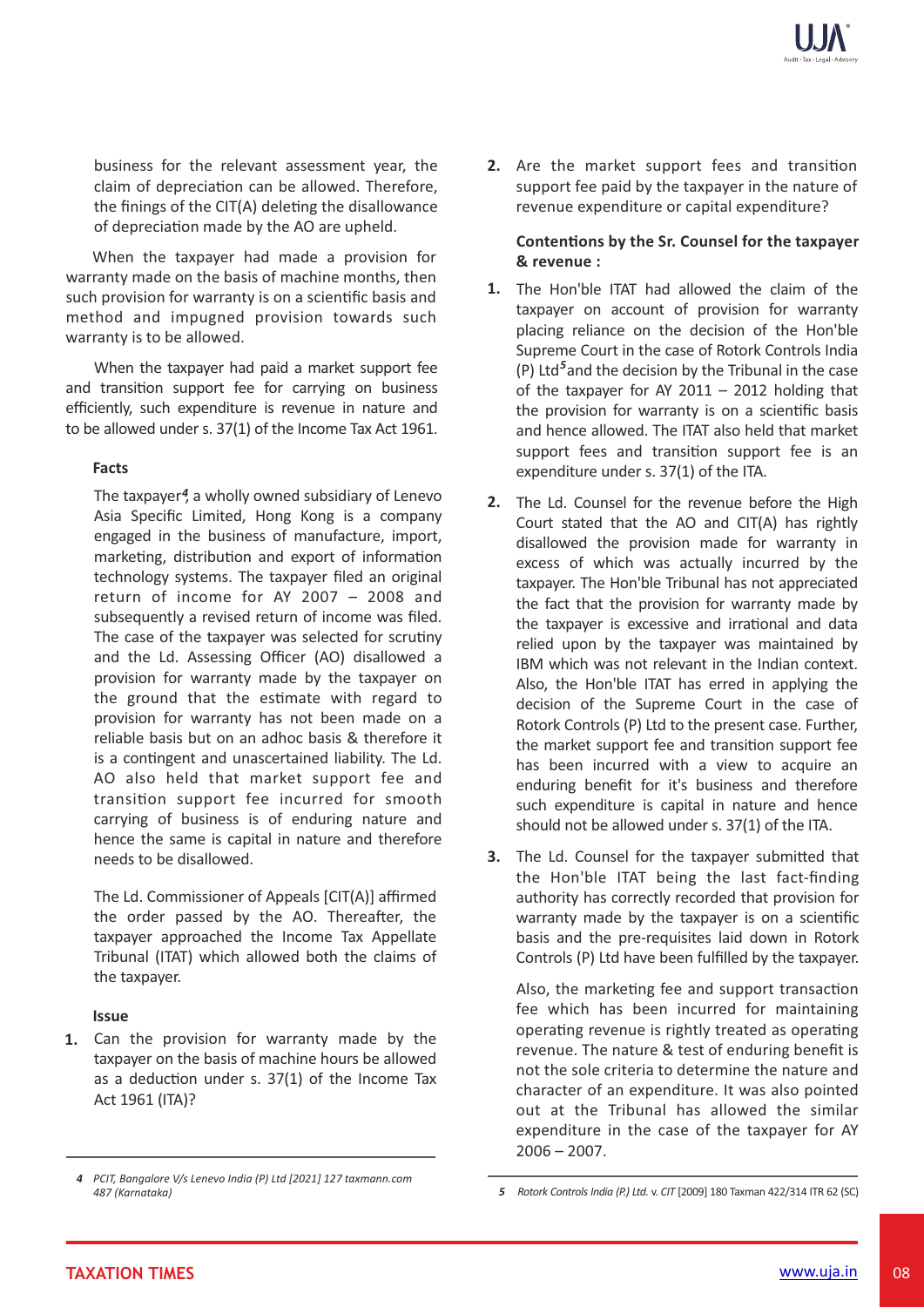### **Decision**

1. The Hon'ble High Court observed that the Hon'ble Supreme Court that in the case of Rotork Controls  $(P)$  Ltd, three tests for permitting claim for deduction on account of provision for warranty viz. (*i*) the assessee has to establish that there is a present obligation on account of past event, (ii) working out the probable estimate of the outflow of resources required and *(iii)* assessee has to substantiate the reliability of such estimate. The Tribunal has relied on the order passed in the taxpayers own case for AY  $2011 - 12$ . And has held that the taxpayer had taken over the business from IBM which had substantial experience in such business and if the taxpayer has relied on the methodology adopted by the IBM for working out the warranty provision, the same cannot be said to be incorrect. The taxpayer had made a provision for warranty based on machine months and the said method cannot be held to be not scientific.

The taxpayer has fulfilled the conditions laid down in Rotork Controls (P) Ltd & the Hon'ble ITAT has recorded a finding that the provision for warranty made by the taxpayer is on a scientific basis and has allowed the claim for deduction on account of warranty made by the taxpayer made on scientific basis. The aforesaid finding has not been demonstrated as perverse by the Ld. Counsel for the Revenue. Thus, the Hon'ble ITAT has rightly relied on the decision in the case of Rotork Controls (P) Ltd. A similar finding has also been taken in the case of IBM Limited<sup>6</sup>.

2. The Hon'ble High Court observed that in the case of market support fee and transaction support fee paid, the Tribunal has relied on the decision in the case of the taxpayer itself for AY 2007 – 07 and AY 2008 – 09 wherein the ITAT had taken into account market support services to be delivered by IBM to the taxpayer to facilitate sale of products by the taxpayer and to extend services to the customer to one or more subsidiaries or third parties under contract with the seller/IBM or one of its subsidiaries. Thus, the tribunal has held that the services rendered by the IBM are for smooth carrying of business for a period of five years and it might give an enduring benefit to the taxpayer but every activity which gives an enduring benefit to the taxpayer would not get the character of capital in nature. It was further held that enduring benefit is not the only criteria to decide the nature and character of expenditure. The necessary test is whether it is for acquisition of any capital asset or for the purpose of carrying on the business deriving revenue from it. Therefore, it has been held that the fees paid by the taxpayer for marketing support services rendered by IBM is revenue in nature and is allowable under section 37 of the ITA. In *CIT, T.N.* the Supreme Court has held that in order to ascertain whether the expenditure is revenue or capital in nature one has to look at the expenditure from commercial point of view and even saving in expenditure was held to be saving in revenue expenditure. In respect of the expenditure incurred by the assessee for getting marketing support services, the assessee cannot claim any depreciation. It has further been held in *Empire Jute Co. Ltd.* that test of enduring benefit is not a certain or conclusive test and it cannot be applied blindly and mechanically without regard to particular facts and circumstances of a given case. Therefore, in the fact situation of the case, the tribunal has rightly allowed the expenditure incurred towards marketing support fee and transit support fee under section  $37(1)$  of the Act.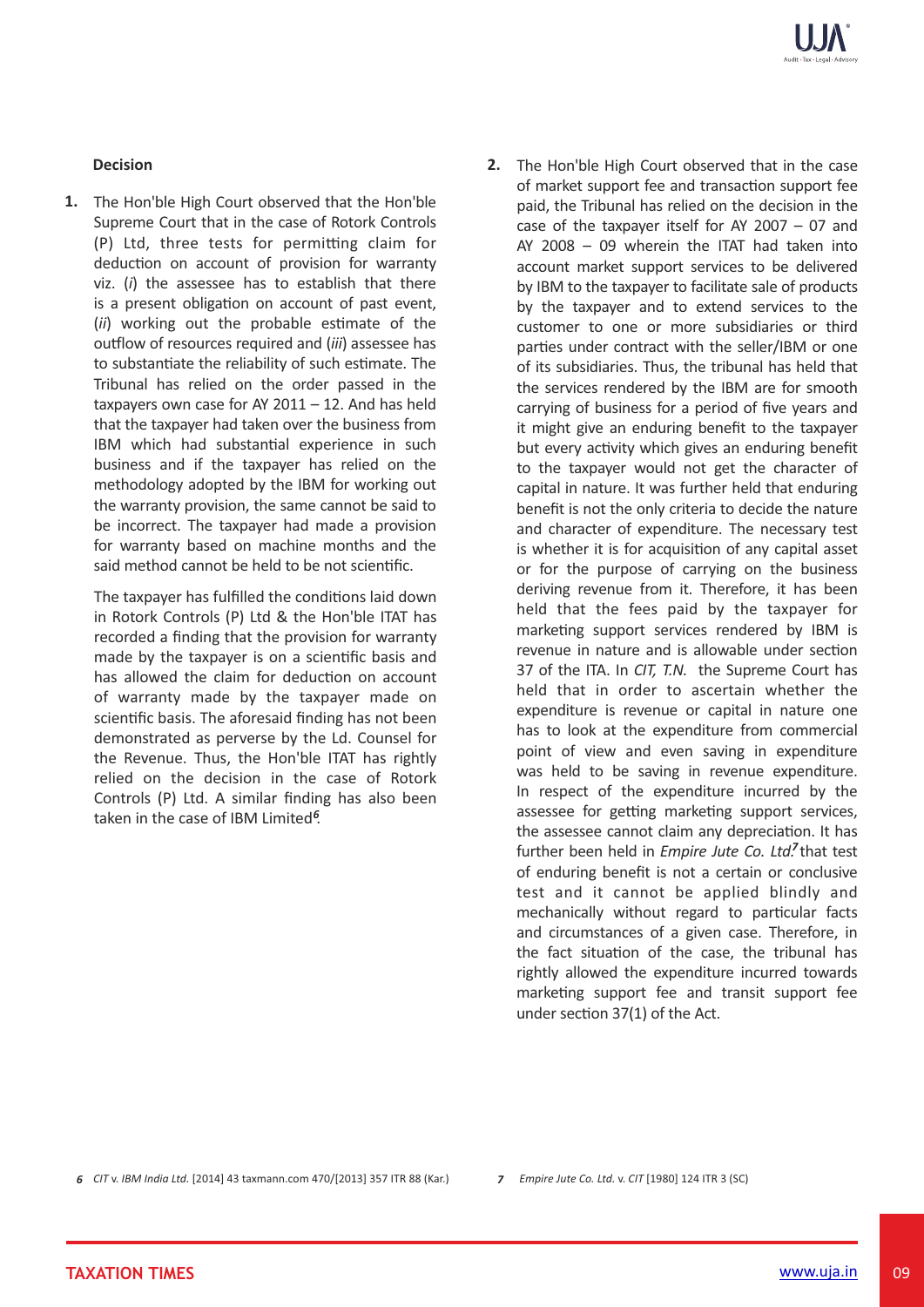# **Tax in the News**

Appointment of a nodal officer could create a permanent establishment for these digital giants in India and has huge tax impact from paying a 6 per

https://cfo.economictimes.indiatimes.com/news/tech -giants-may-face-higher-taxes-on-domestic-business /83710119

Air India has time till mid-July to challenge the lawsuit filed by Britain's Cairn Energy PLC demanding that a US federal court force the airline to pay a USD 1.26 billion arbitration award it had won against the Indian government in December last year, sources said

https://cfo.economictimes.indiatimes.com/news/airindia-has-time-till-mid-july-to-challenge-cairn-lawsuit /83685913

The European Commission will propose legislation to implement an international agreement on a global minimum corporate tax to ensure its uniform application within the EU, according to June 14 comments from European Commissioner for Economy Paolo Gentiloni.

https://mnetax.com/eu-will-propose-minimum-taxlegislation-if-g20-reaches-deal-commissioner-says-44638

For developing countries like India, the agreement reached by the G7 Finance Ministers on June 5 on proposed changes to international tax rules under "pillar one" and "pillar two" may bring little in terms of new tax revenue while imposing new restrictions on tax sovereignty.

https://mnetax.com/india-has-little-to-gain-under-g7 -tax-agreement-44629

CNBC looks at where statutory tax rates are highest and lowest around the world

https://www.cnbc.com/2021/06/07/charts-showhighest-and-lowest-corporate-tax-rates-around-theworld.html

G7 finance ministers reached a momentous agreement on June 5 on a global corporate minimum tax and changes to the allocation of taxing rights between nations. The specific details of this agreement will be the presumptive starting point for negotiations in July.

https://mnetax.com/g7-tax-breakthrough-sets-stagefor-g20-talks-in-july-issues-remain-44548

How will the European Commission define shell companies to stop tax avoidance?

https://mnetax.com/how-will-the-european-commission -define-shell-companies-to-stop-tax-avoidance-44528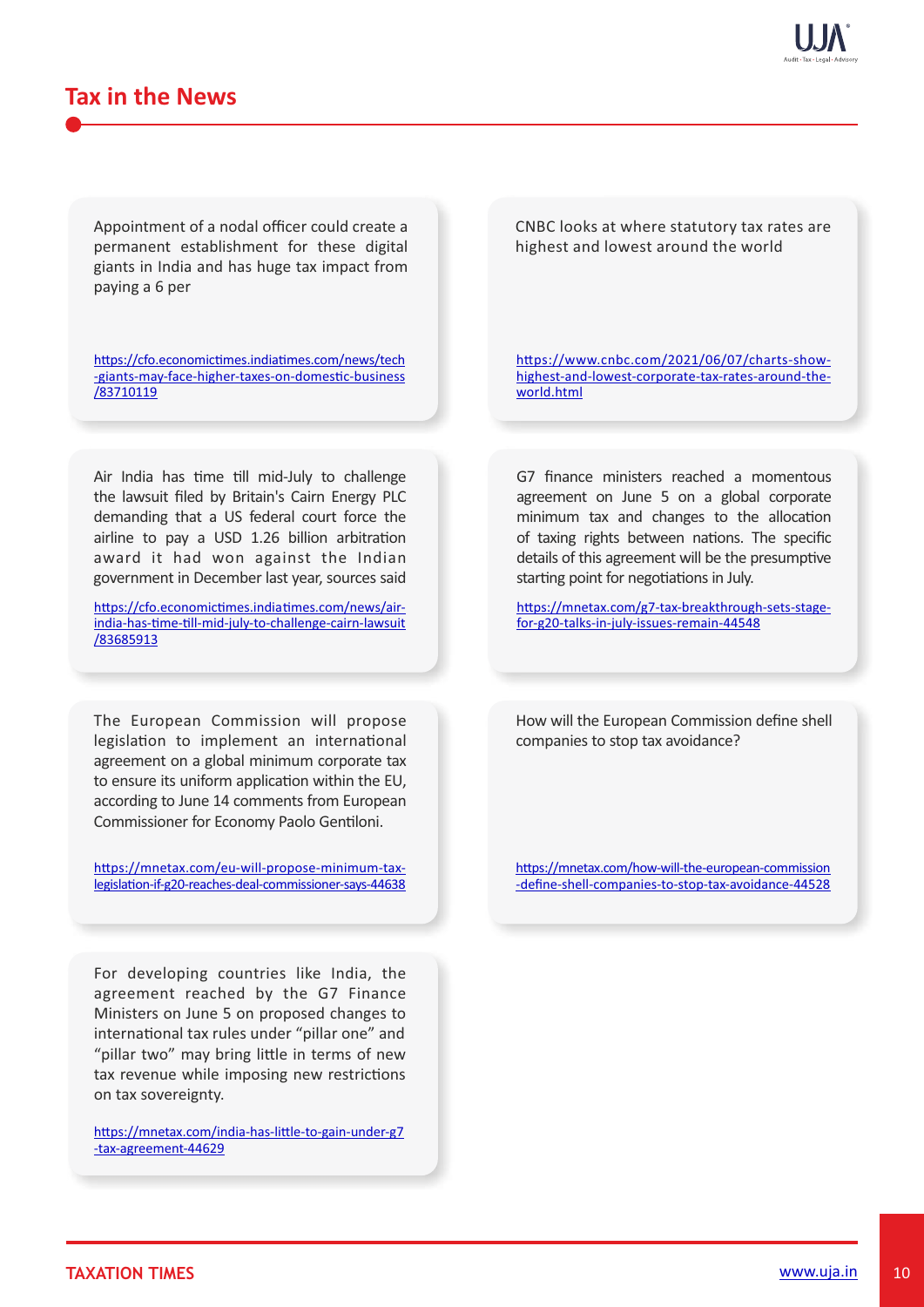

# **Circulars, Notifications & Press Release**

#### **A. Circulars:**

To ease the compliance burden on the deductors and collectors of tax from the Non-filers of Income Tax Returns as specified in section 206AB and 206CCA w.e.f.  $1<sup>st</sup>$  July 2021, the CBDT has introduced 'Compliance Check for section 206AB and 206CCA' on reporting portal of Income Tax Department.

https://www.incometaxindia.gov.in/communications /circular/circular\_11\_2021.pdf

On consideration of genuine hardship being faced by the taxpayers in making various compliances under the Income-tax Act. 1961, in view of severe pandemic, the Central Board of Direct Taxes (CBDT) has provided relaxation in respect of the certain compliances:

https://www.incometaxindia.gov.in/communications /circular/circular\_no\_12\_2021.pdf

### **B.** Notifications:

Central Government approves 'IIT - Bhilai' under category of *'University, College or Other institutions...'* for section 35(1)(ii) & (iii) which means any payment made to IIT – Bhilai for conducting any Scientific Research and Research in Social Science and Statistical Research will be eligible for deduction u/s 35.

https://www.incometaxindia.gov.in/communications /notification/notification 70 2021.pdf

The CBDT notifies '317' as Cost of Inflation Index (CII) for FY 2021-22.

https://www.incometaxindia.gov.in/communications /notification/notification 73 2021.pdf

The Central Government has further extended time limit under Vivad se Vishwas Act, 2020 for filing declaration and payment of amount as per VSV Scheme.

https://www.incometaxindia.gov.in/communications /notification/notification 85 2020.pdf

#### **C. Press Release**

In view of the difficulties reported by taxpayers in electronic filing of Income Tax Forms 15CA/ 15CB on the new portal www.incometax.gov.in, the taxpayers can submit the aforesaid Forms in manual format to the authorized dealers till June 30th, 2021.

https://pib.gov.in/PressReleasePage.aspx?PRID=1727001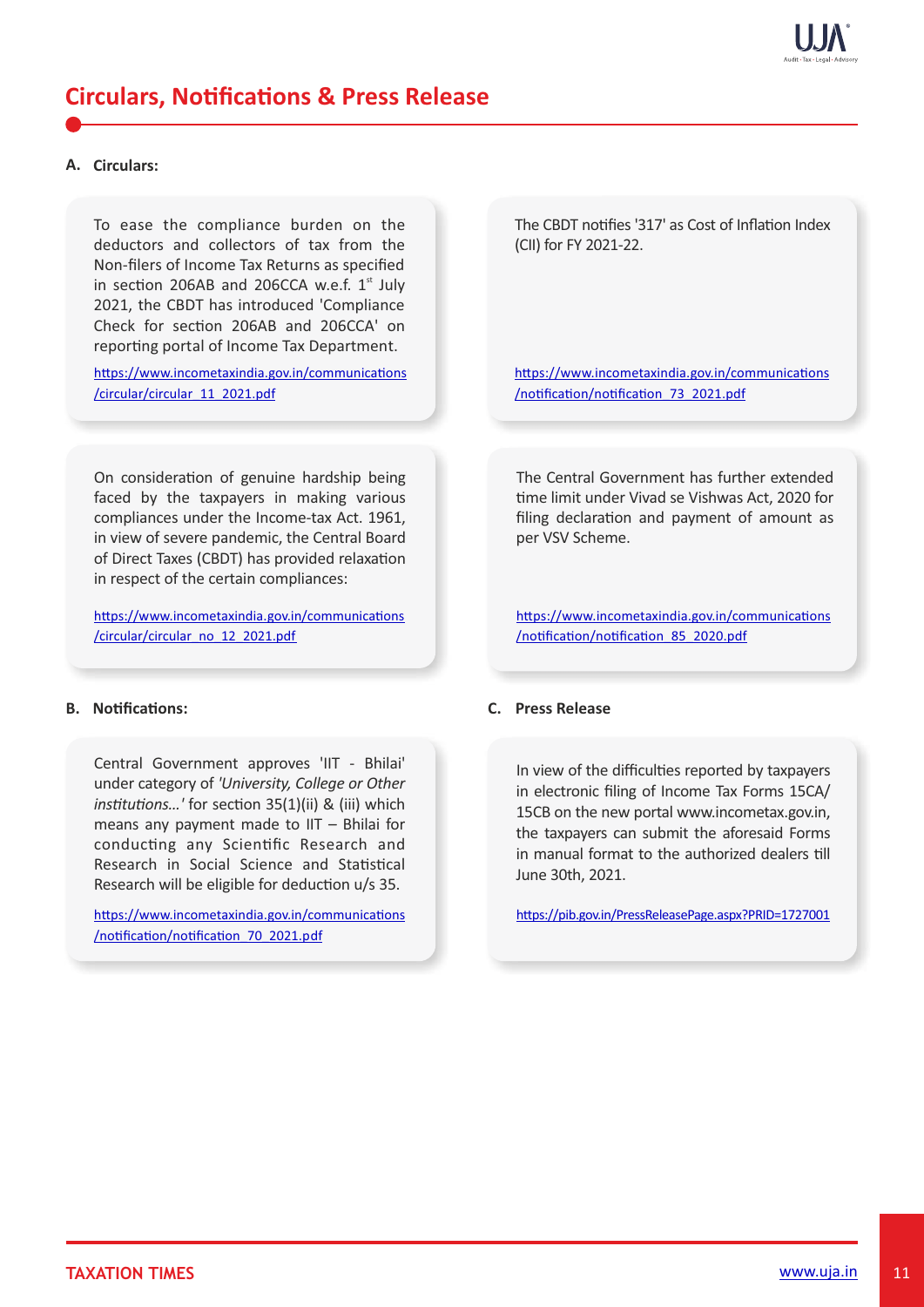# **Upcoming Compliances for July 2021**

# **7 July 2021**

Due date for deposit of Tax deducted/ collected for the month of June, 2021.

Due date for deposit of TDS for the period April 2021 to June 2021 when Assessing Officer has permitted quarterly deposit of TDS under section 192, 194A, 194D or 194H as per Rule 30(3).

## **15 July 2021**

Due date for issue of TDS Cerficate for tax deducted under section 194-IA (Payment on transfer of certain immovable property other than agricultural land) in the month of May, 2021.

Due date for issue of TDS Certificate for tax deducted under Section 194-IB (Payment of rent by Hindu undivided certain individuals or family) in the month of May, 2021.

Due date for issue of TDS Cerficate for tax deducted under Section 194M (Payment of certain sums by certain individuals or Hindu undivided family) in the month of May, 2021.

Quarterly statement of TCS deposited for the quarter ending 30 June, 2021.

Cerficate of tax deducted at source to employees in respect of salary paid and tax deducted during Financial Year 2020-21.

The due date for issue of cerficate of TDS in respect tax deducted from the salary paid during the Financial Year 2020-21 has been extended from June 15, 2021 to July 15, 2021 vide Circular no. 9/2021, dated 20-05-2021.

## **30 July 2021**

Quarterly TCS certificate in respect of tax collected by any person for the quarter ending June 30, 2021.

Due date for furnishing of challan-cumstatement in respect of tax deducted under section 194-IA (Payment on transfer of certain immovable property other than agricultural land) for the month of June, 2021

Due date for furnishing of challan-cumstatement in respect of tax deducted under Section 194-IB (Payment of rent by Hindu undivided certain individuals or family) for the month of June, 2021.

Due date for furnishing of challan-cumstatement in respect of tax deducted under Section 194M (Payment of certain sums by certain individuals or Hindu undivided family) for the month of June, 2021.



Quarterly statement of TDS deposited for the quarter ending June 30, 2021.

Due date for claiming foreign tax credit, upload statement of foreign income offered for tax for the previous year 2020-21 and of foreign tax deducted or paid on such income in Form no. 67. (If the assessee is required to submit return of income on or before July 31, 2021.)